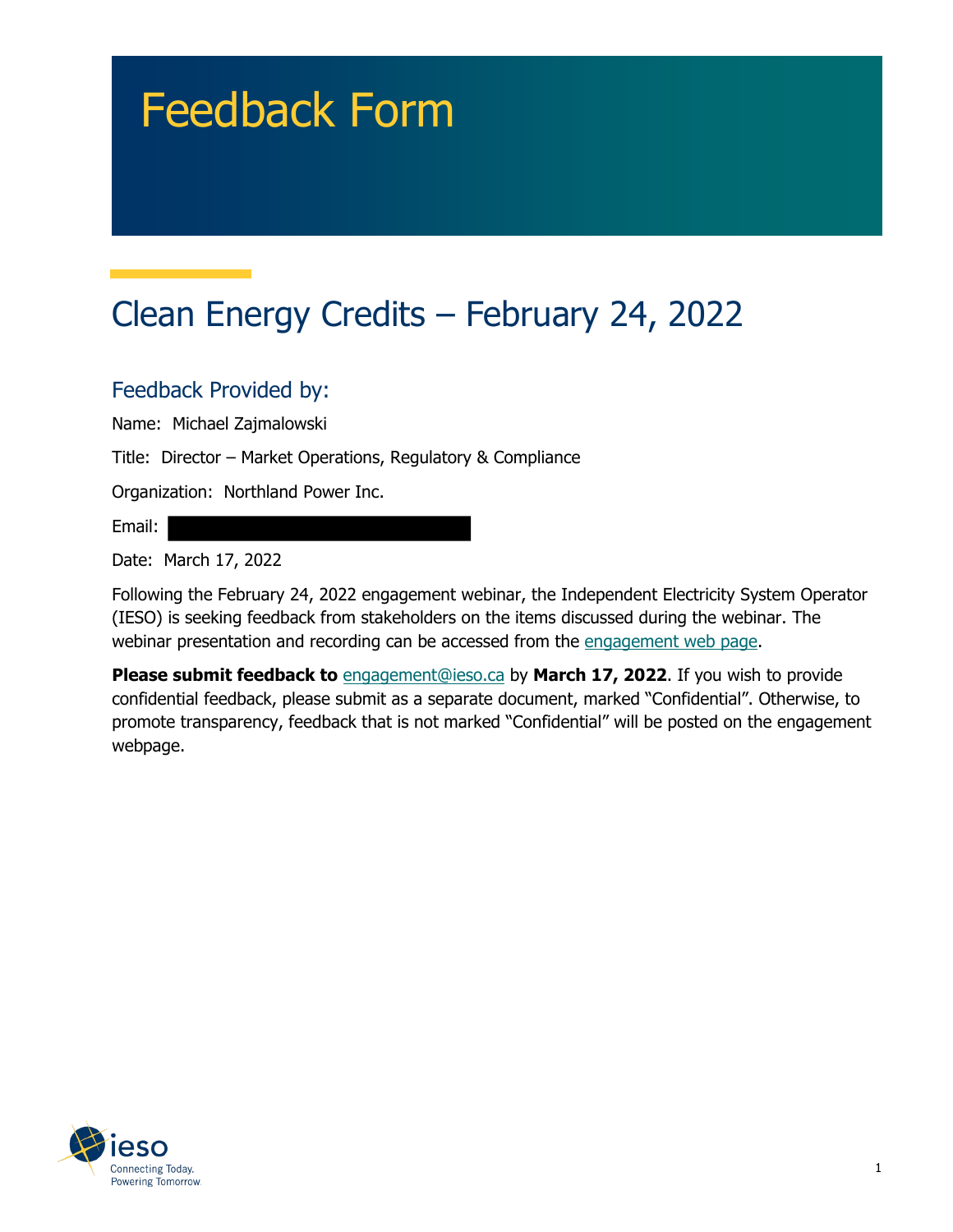#### Opportunities & Challenges

| <b>Topic</b>                                                                                                                      | <b>Feedback</b>                                                                                                                                                                                                                                                                                                                                                                                                                                                                                                                                                                                                                                                                                                                                                                                                                                                                             |
|-----------------------------------------------------------------------------------------------------------------------------------|---------------------------------------------------------------------------------------------------------------------------------------------------------------------------------------------------------------------------------------------------------------------------------------------------------------------------------------------------------------------------------------------------------------------------------------------------------------------------------------------------------------------------------------------------------------------------------------------------------------------------------------------------------------------------------------------------------------------------------------------------------------------------------------------------------------------------------------------------------------------------------------------|
| What are the key opportunities and<br>challenges the IESO should be aware of<br>in developing a voluntary clean energy<br>market? | The IESO recommendations on the development of a Clean<br>Energy Credit (CEC) market need to appropriately balance<br>the supply side and demand side considerations. From the<br>supply-side, as currently proposed, the IESO has been<br>asked to include all non-emitting generation as eligible<br>under the program. That translates into approximately<br>90% of all generation (MWh) in Ontario being eligible to<br>create CEC's. With such a high volume of RECs in the<br>market, the price is likely to be extremely low, meaning<br>that the program risks not providing any material incentive<br>to maintain or expand non emitting resources in the<br>province. This is of critical importance at a time when the<br>IESO is developing a framework for incenting investment in<br>new capacity, as well as exploring a pathway to<br>decarbonizing the electricity sector. |
|                                                                                                                                   | From the demand-side, the IESO should endeavor to<br>identify what kinds of CECs the market is seeking and what<br>they might be willing to pay for those CECs. If in fact<br>demand for certain types of CECs is low (such as from<br>nuclear or from operating facilities) then those CEC types<br>should either be excluded from eligibility or, at a minimum,<br>separated by class or tier.<br>If the market demand for CECs or RECs is not yet defined,                                                                                                                                                                                                                                                                                                                                                                                                                               |
|                                                                                                                                   | then the IESO can leverage existing registries like the<br>North American Renewables Registry ("NAR") to facilitate<br>trade between customers that are looking to obtain RECs<br>from existing assets without having a need to develop a<br>registry specifically for Ontario.                                                                                                                                                                                                                                                                                                                                                                                                                                                                                                                                                                                                             |

### Design considerations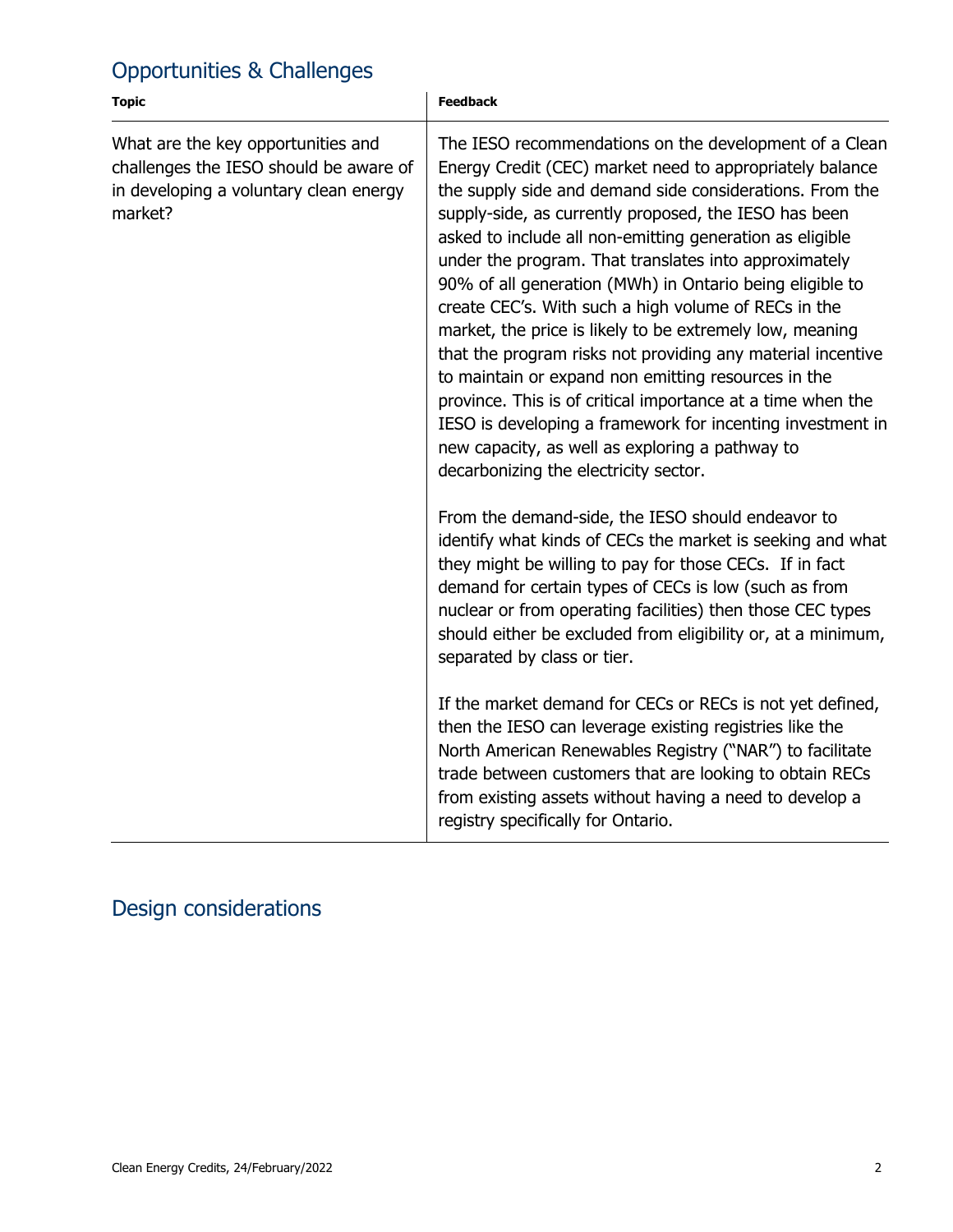| <b>Topic</b>                                                                                       | <b>Feedback</b>                                                                                                                                                                                                                                                                                                                                                                                                                                                                                                                                                                                                                          |
|----------------------------------------------------------------------------------------------------|------------------------------------------------------------------------------------------------------------------------------------------------------------------------------------------------------------------------------------------------------------------------------------------------------------------------------------------------------------------------------------------------------------------------------------------------------------------------------------------------------------------------------------------------------------------------------------------------------------------------------------------|
| Which design considerations outlined in<br>this presentation are most important to<br>you and why? | Ensuring a proper balance between supply and demand will<br>create the right incentives and put an appropriate value on<br>credits. As mentioned above, the IESO may wish to explore<br>creating a Tiering mechanism to differentiate Renewable<br>Energy Credits from Clean Energy Credits, which may<br>further differentiate between existing assets and new<br>assets yet to be constructed.                                                                                                                                                                                                                                         |
|                                                                                                    | The design consideration that isn't really discussed but is<br>the most important would be to create a program that puts<br>a reasonable value on a credit to incent development of<br>new generation assets. Having just a voluntary program is<br>not likely to achieve an outcome where a credit can be<br>monetized to offset the revenue sufficiency requirements<br>to develop new assets in Ontario. Said differently, a<br>program designed to fully recognize the value of new and<br>incremental environmental attributes will lead to more<br>competitive outcomes in other IESO markets and<br>programs, such as the LT RFP. |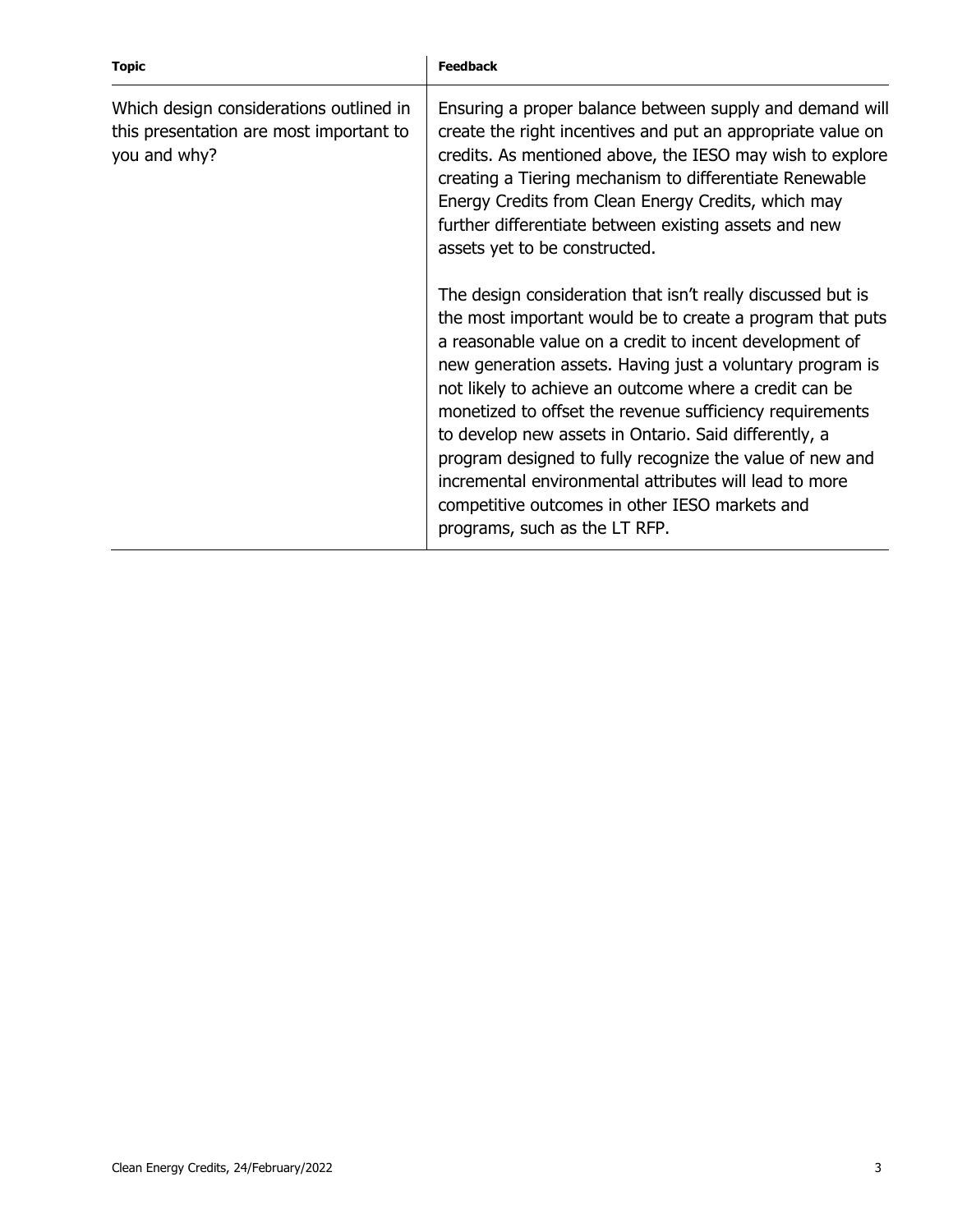| <b>Topic</b>                                                 | <b>Feedback</b>                                                                                                                                                                                                                                                                                                                                                                                                                              |
|--------------------------------------------------------------|----------------------------------------------------------------------------------------------------------------------------------------------------------------------------------------------------------------------------------------------------------------------------------------------------------------------------------------------------------------------------------------------------------------------------------------------|
| What other design considerations should<br>IESO be aware of? | The IESO may not need to create its own registry, it can<br>leverage the North American Renewables Registry to create<br>a program where all Renewable generators can sell RECs<br>to new customers and existing customers in Ontario. Until<br>such time that the existing supply and potentially new<br>supply outpaces the demand for RECs, limiting credits to<br>just renewable assets would create the right<br>supply/demand balance. |
|                                                              | If Ontario is set on creating its own registry, creating one<br>that is compatible with other North American registries<br>(e.g. NAR, NYGATS, etc.) will be critical.                                                                                                                                                                                                                                                                        |
|                                                              | The Green-e certification is available to North American<br>generating facilities, and not specific to just the U.S.<br>EcoLogo is less used and if Ontario generators wish to<br>service markets outside of Ontario, it may be better to<br>certify as Green-e, or CRS Listed if they wish to avoid the<br>audit requirements under a Green-e certification.                                                                                |
|                                                              | Under existing registries, there are costs to create and<br>transfer RECs. Once a credit is sold there is credit risk that<br>must be considered. Depending on the type of product<br>there may be ongoing certification or audit costs.                                                                                                                                                                                                     |

#### Engagement Process

| <b>Topic</b>                                                                                                              | <b>Feedback</b>                                                                                                                                                                                                      |
|---------------------------------------------------------------------------------------------------------------------------|----------------------------------------------------------------------------------------------------------------------------------------------------------------------------------------------------------------------|
| Which stakeholder groups and/or design<br>topics are most important to include in<br>the planned focus group discussions? | Understanding the demand for credits will be critical. To<br>create a program that puts the value of such a credit near<br>zero because the supply far exceeds the demand will be a<br>lost opportunity for Ontario. |
|                                                                                                                           | Ignoring the potential to create a product that puts a<br>reasonable value on the credit to incent new development<br>of renewable resources will be a lost opportunity as well.                                     |